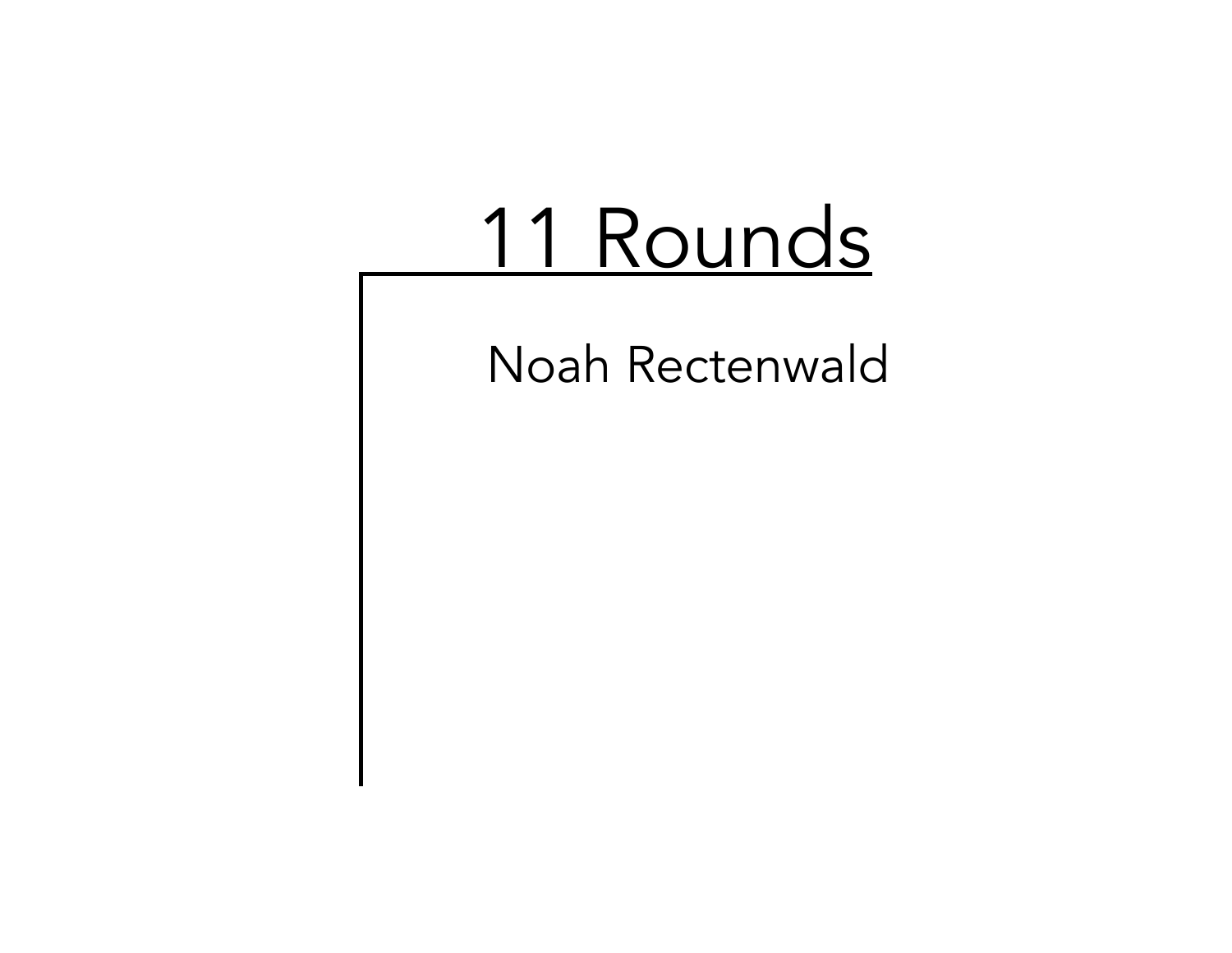## 11 Rounds

I have assembled this collection of my original rounds (perpetual canons) to make available to any interested parties for performance. Most have been performed in some context, and a few (Hear Your Heart, In The Forest) have matured into SATB choral pieces. The majority of rounds stem from my project, Around A Day, which coalesced into an album of the same name, available on my website: noahrectenwald.com

Directions: In a round each player plays the same melody, however entering at different times. Di**rections:** In a round each player plays the same melody, however entering at different times.<br>A player will begin, and once they reach the star (※), the 2nd player starts from the beginning. When that player has reached the first star, the 3rd player starts from the beginning, likewise until all are playing and always repeating the melody.

Arranging rounds for performance should be a creative endeavor, and creative license can be taken in order to suit the needs of the performance: determining entrances, ending, variation of melody over time, added ostinatos or drones (especially in bass register), adding rhythm section, 1 min or 100 mins — the choice is entrusted to performers.

Some rounds have 2 or more alternative melodies, which can be sewn together in performance, or simply one can be chosen and the others left out.

Noah Rectenwald, March 2020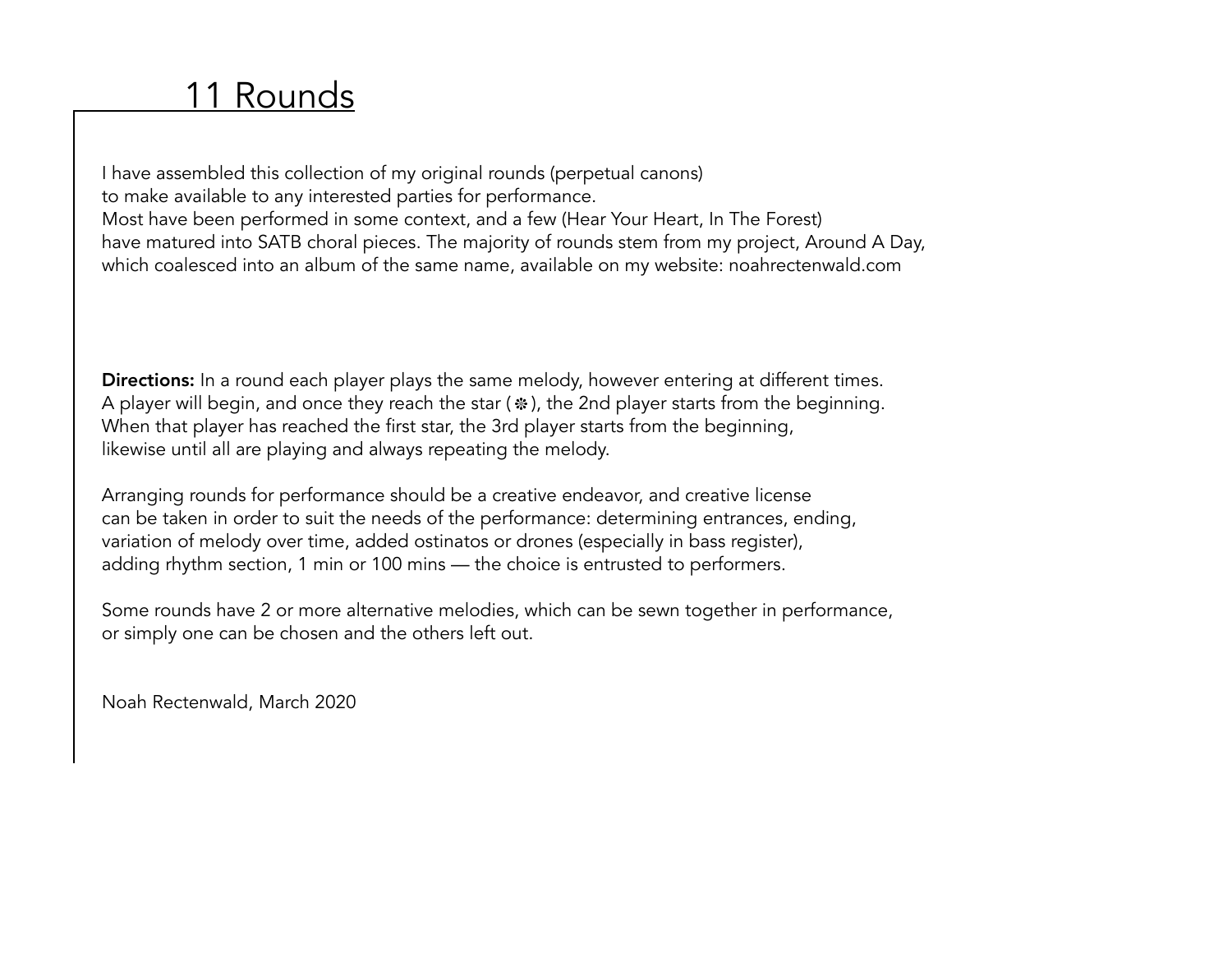#### Contents:

In The Forest

As Promised

Hear Your Heart

In A Hammock

Neon Rounds

Capricorn

94 Was Funky

A Round A Day Makes The Soul Okay

Sumio Go

Pentaclimb

This Wreath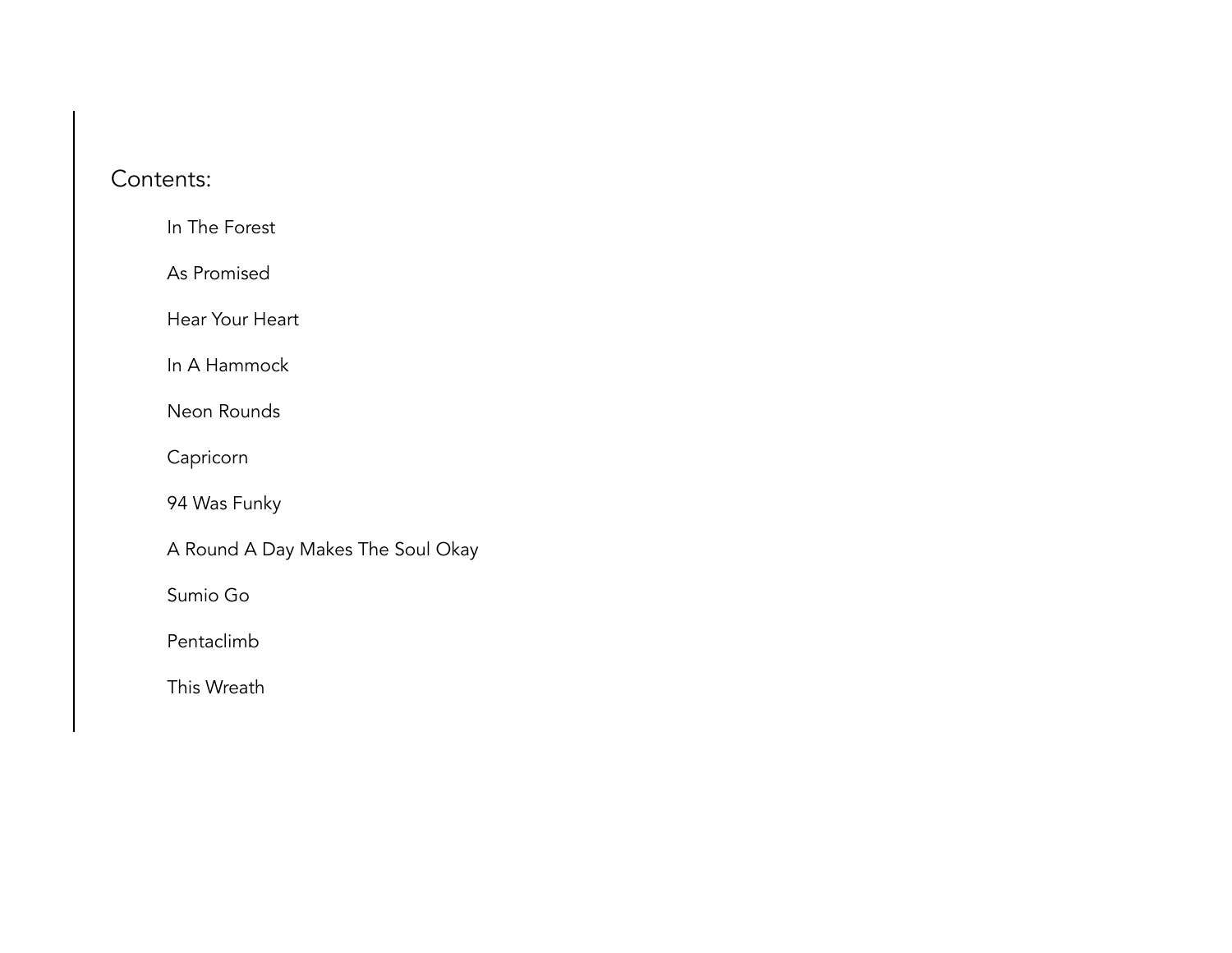In The Forest



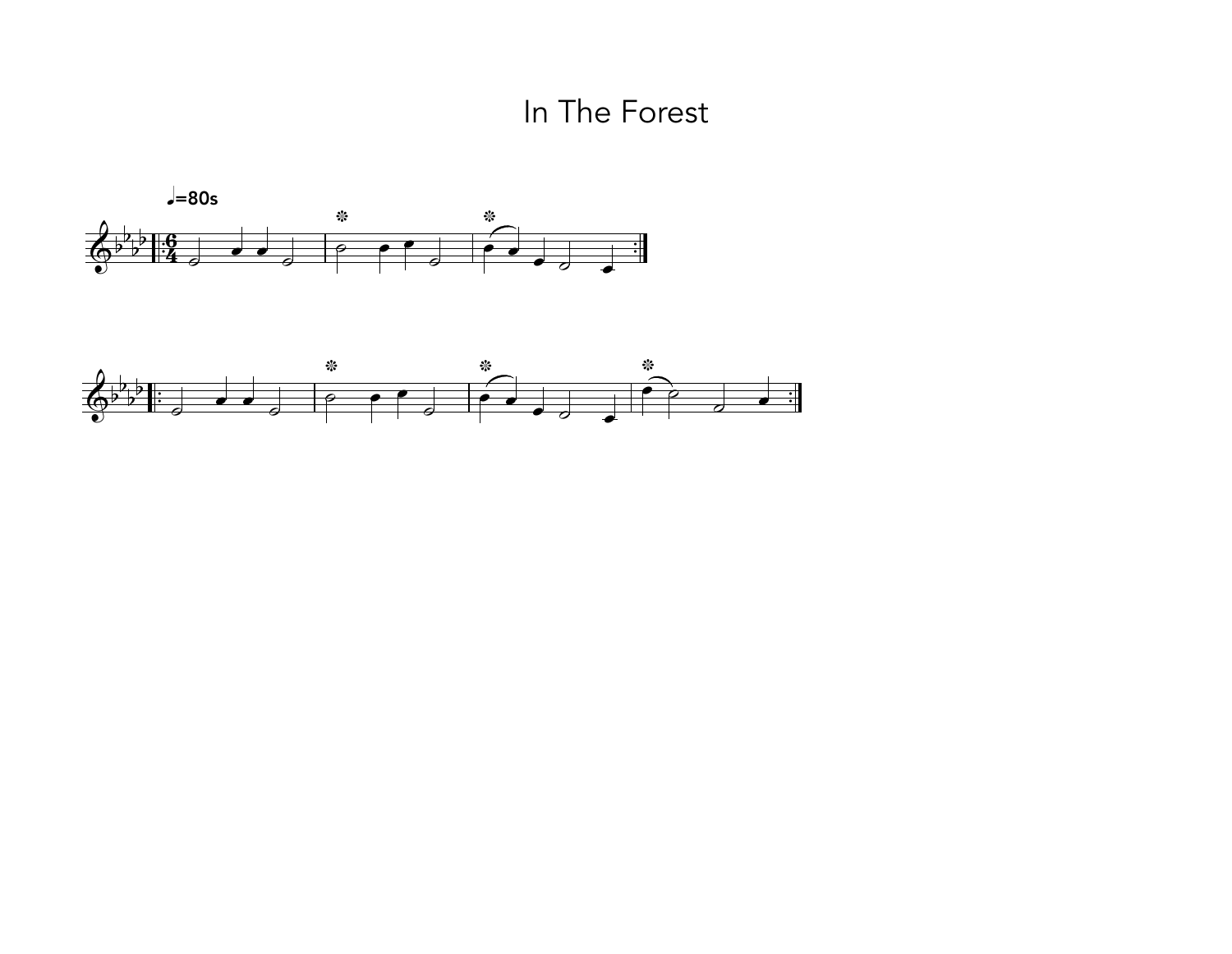#### As Promised

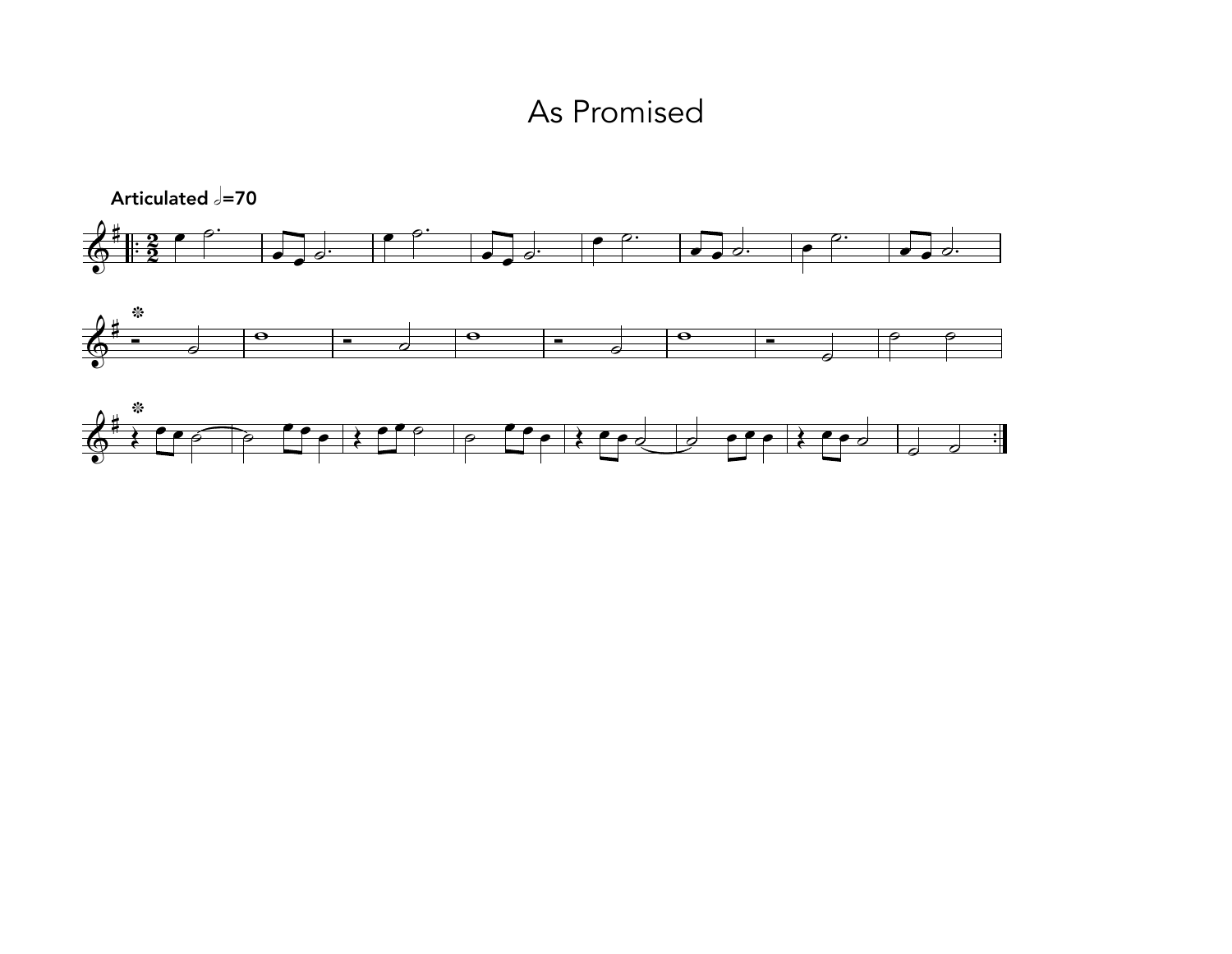#### Hear Your Heart

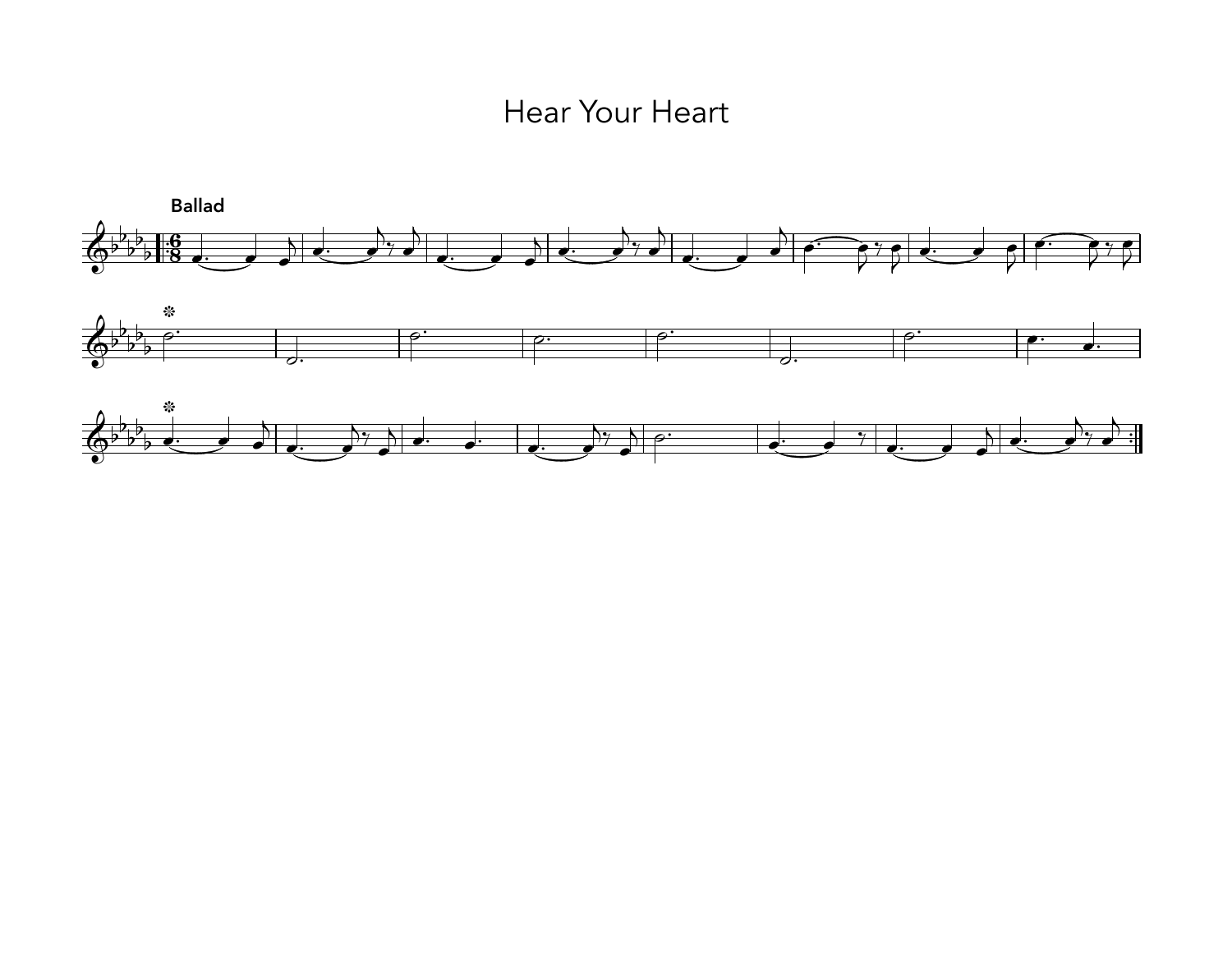#### In A Hammock

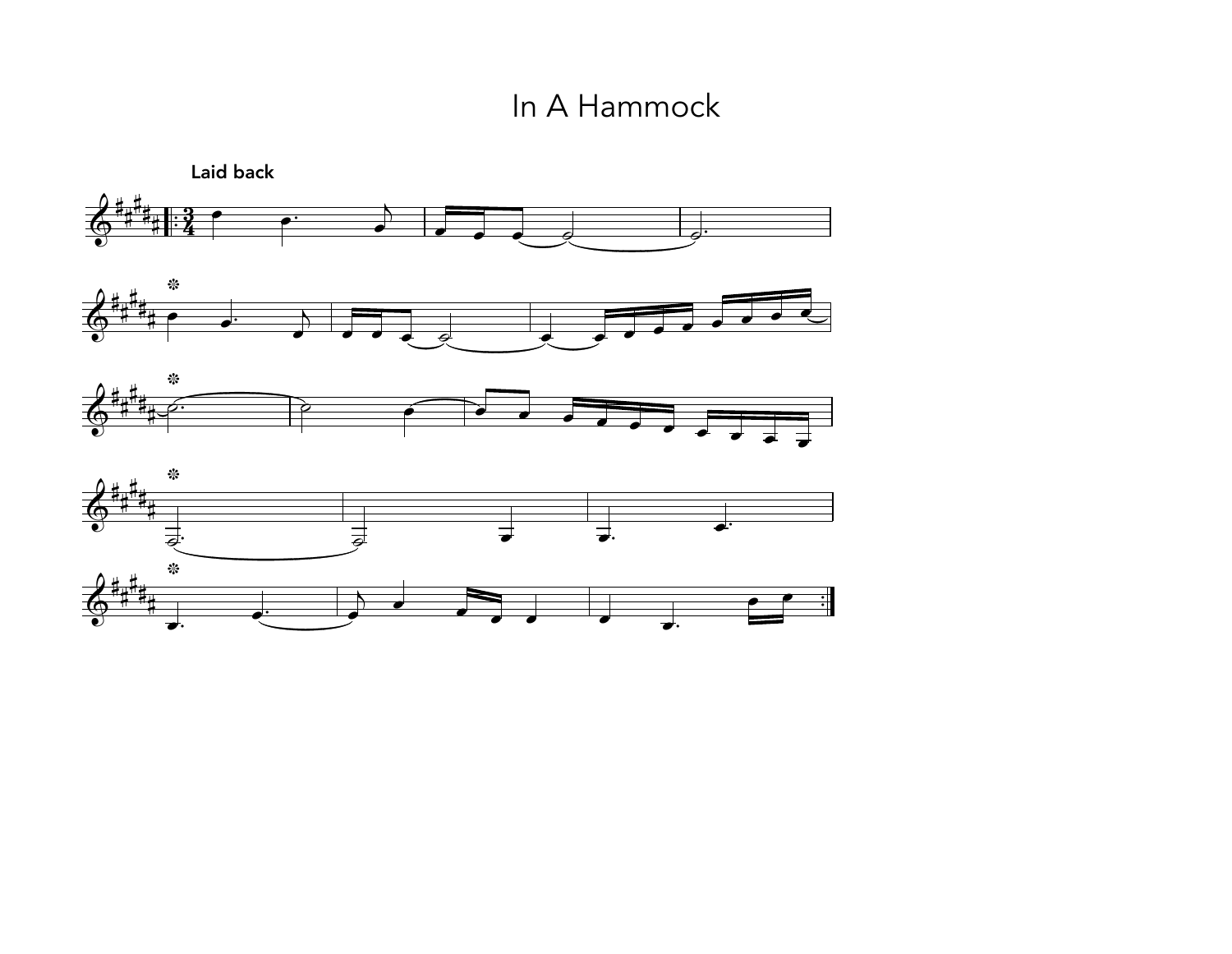#### Neon Rounds

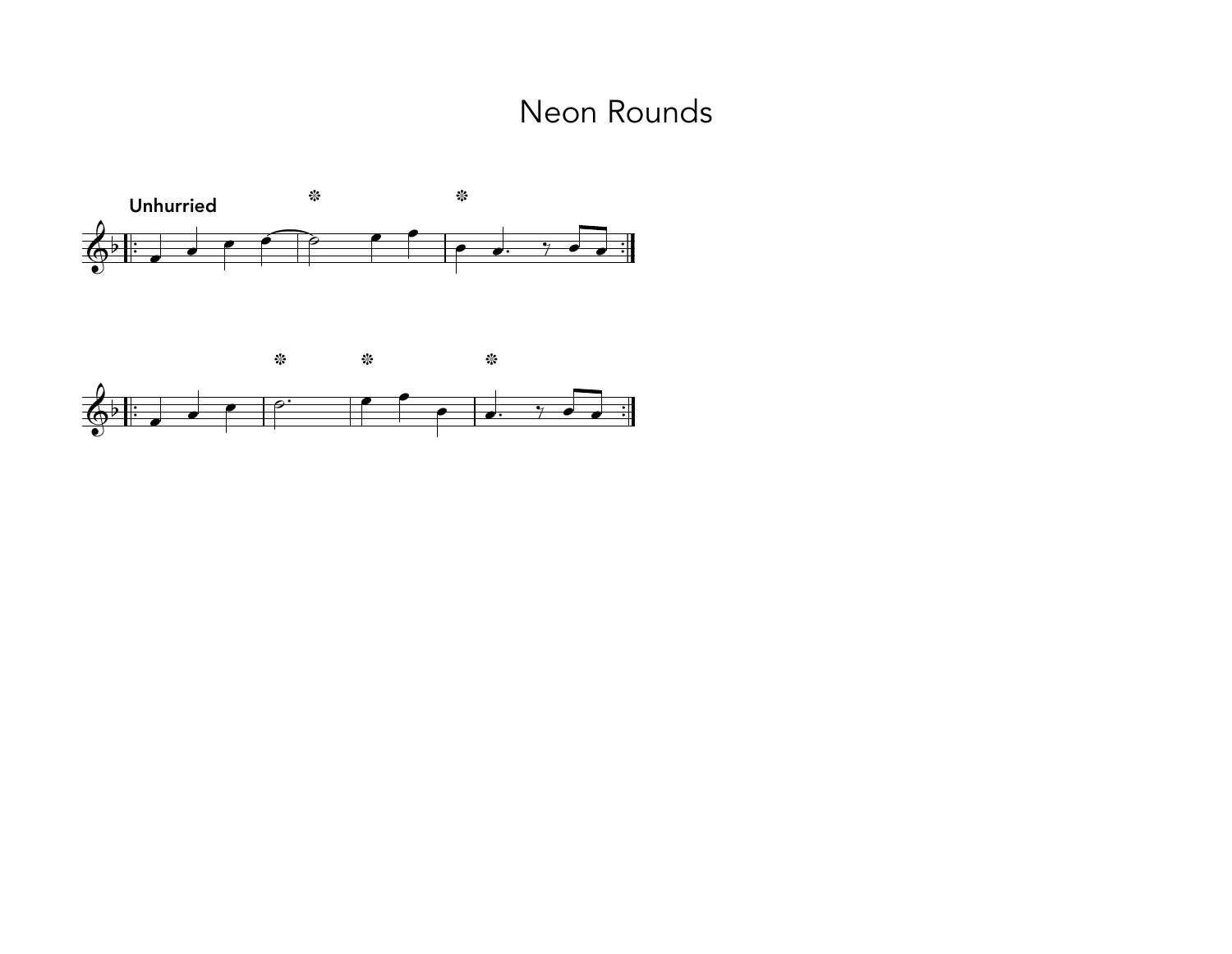## Capricorn

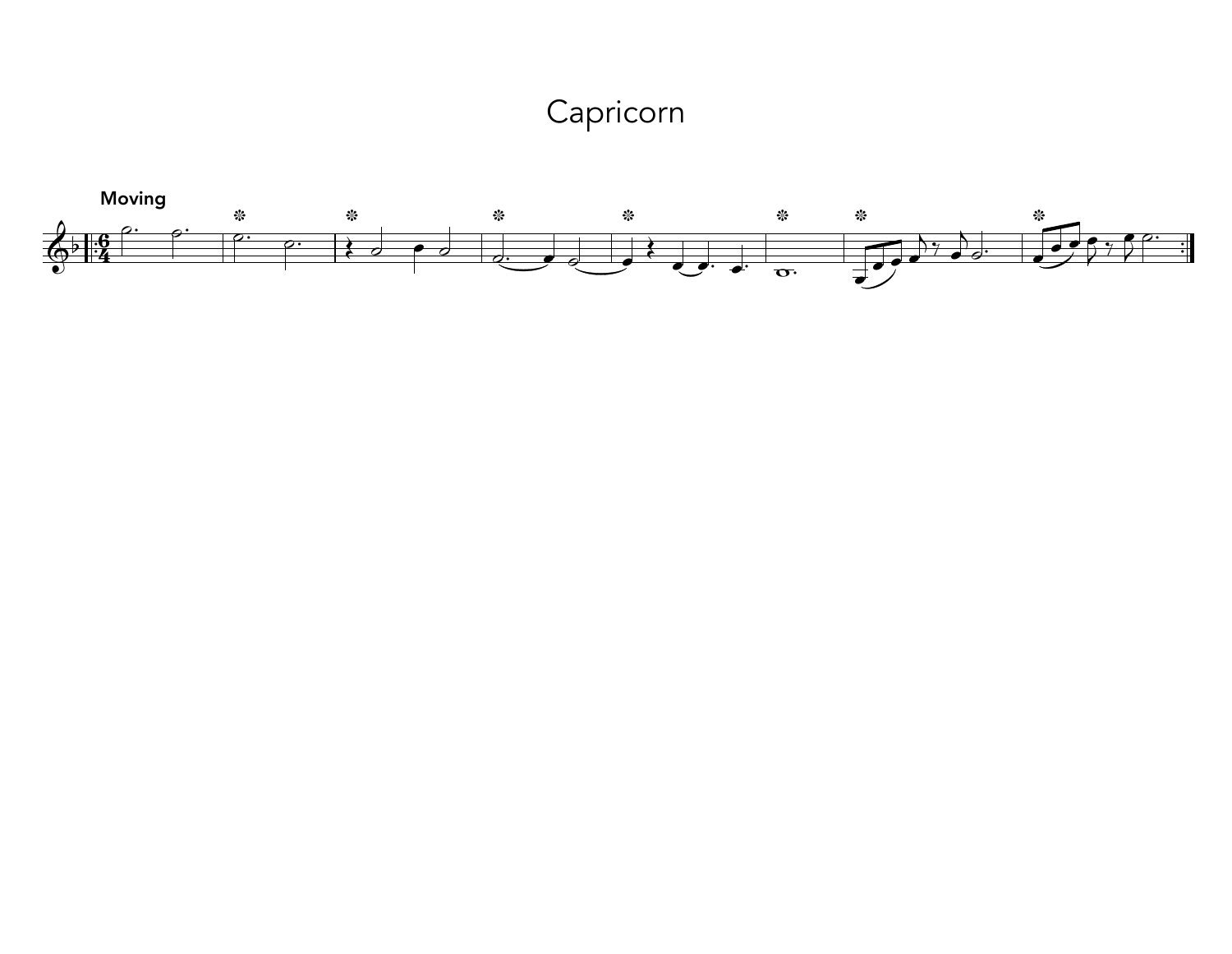94 Was Funky

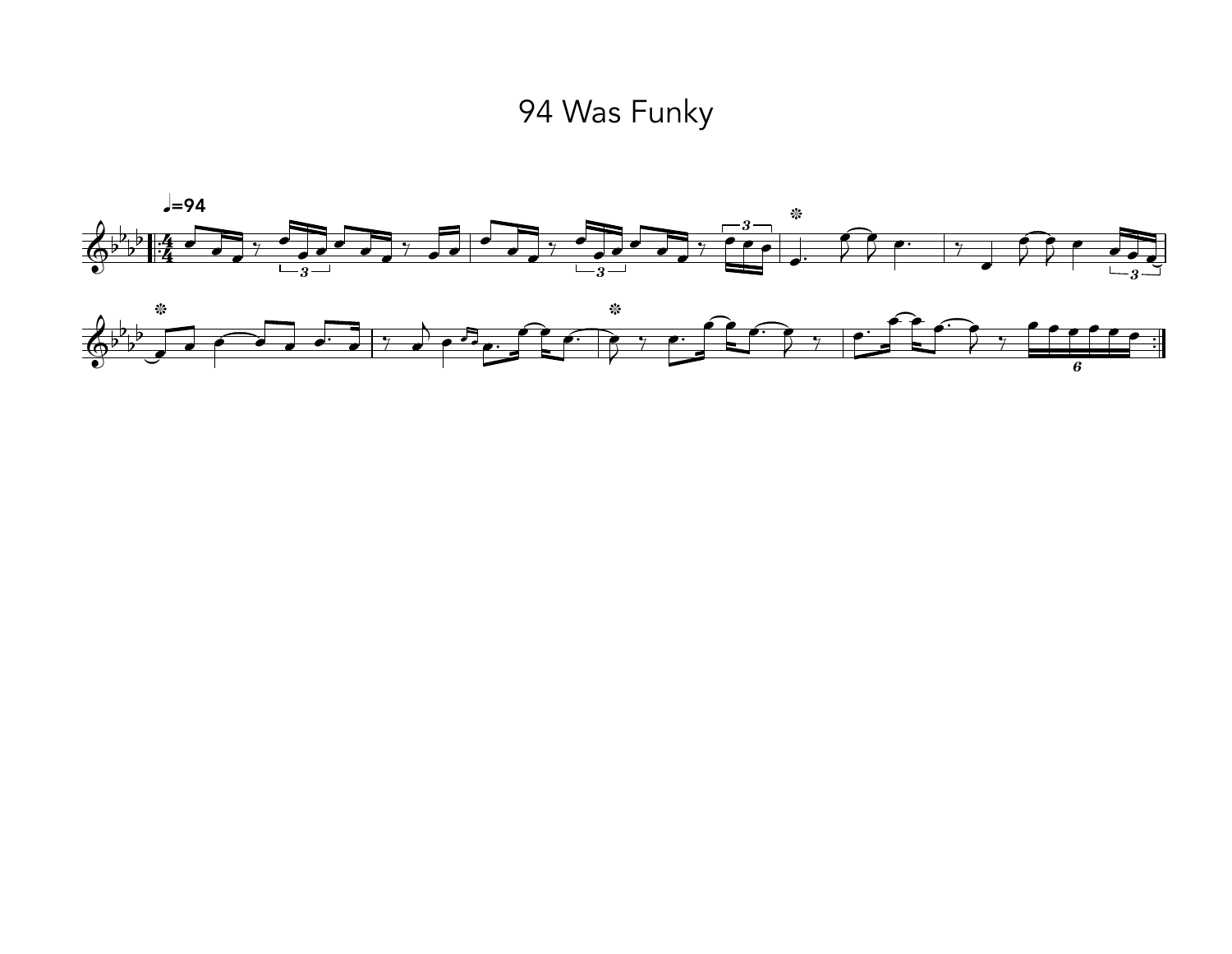## A Round A Day Makes The Soul Okay

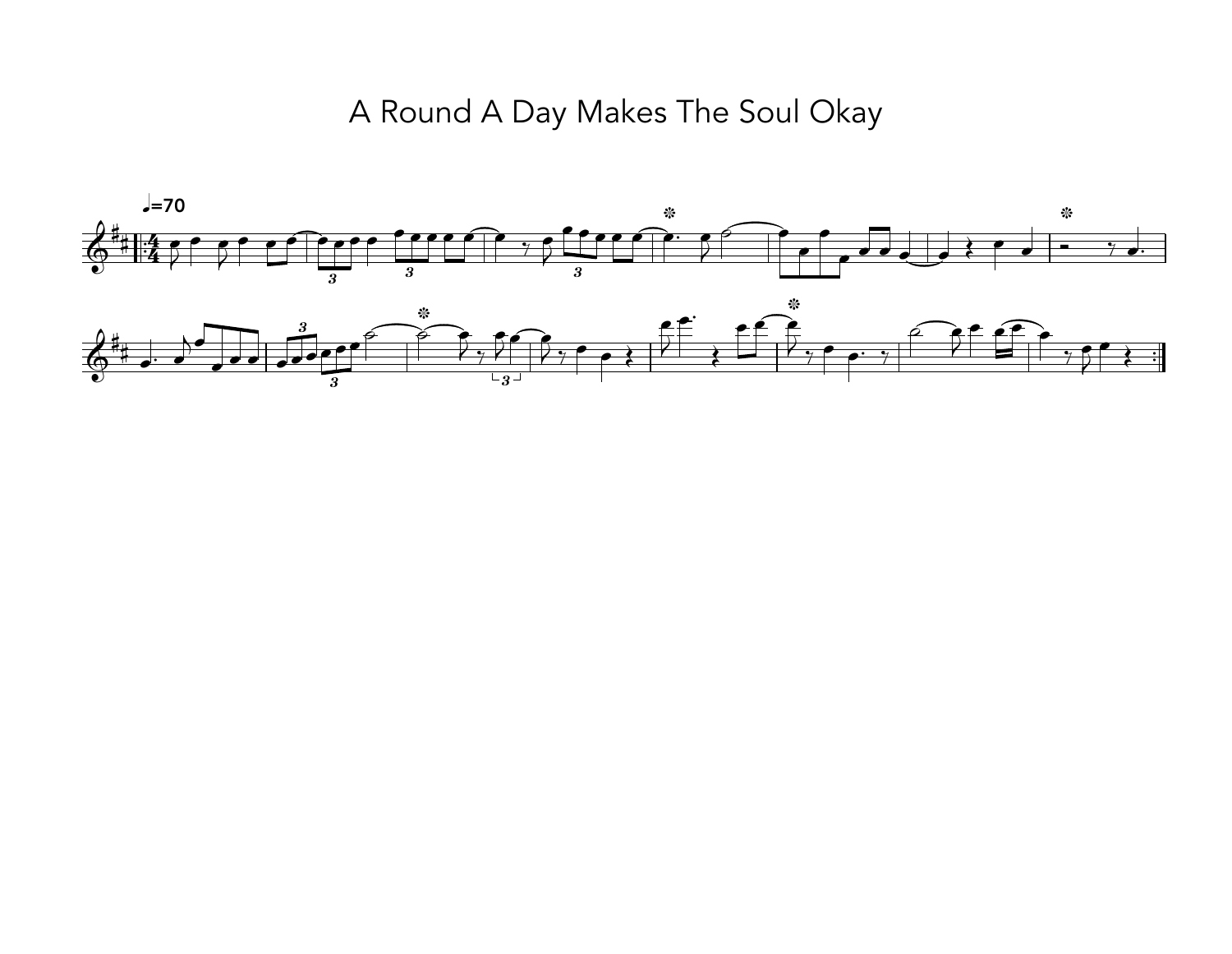Sumio Go

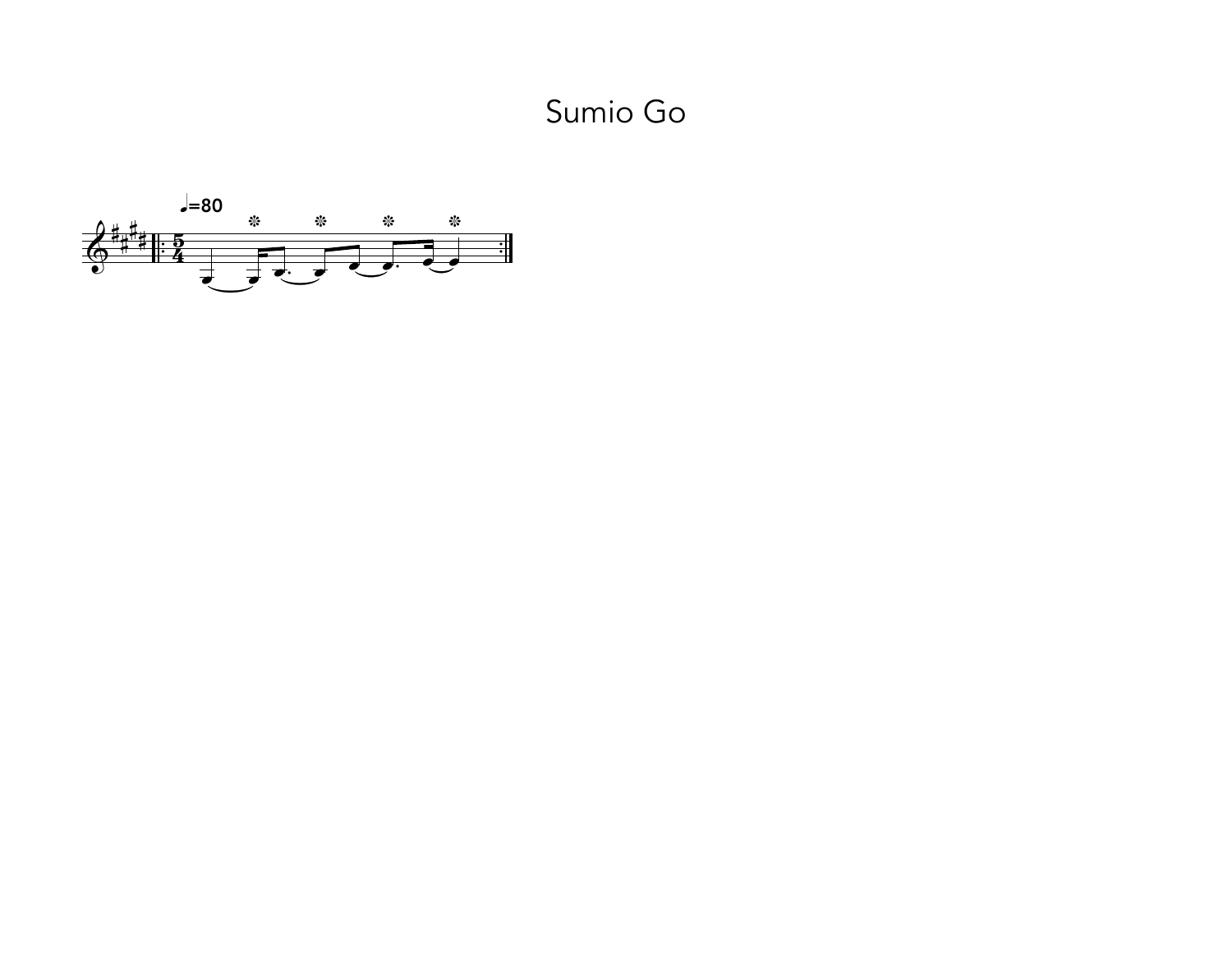### Pentaclimb